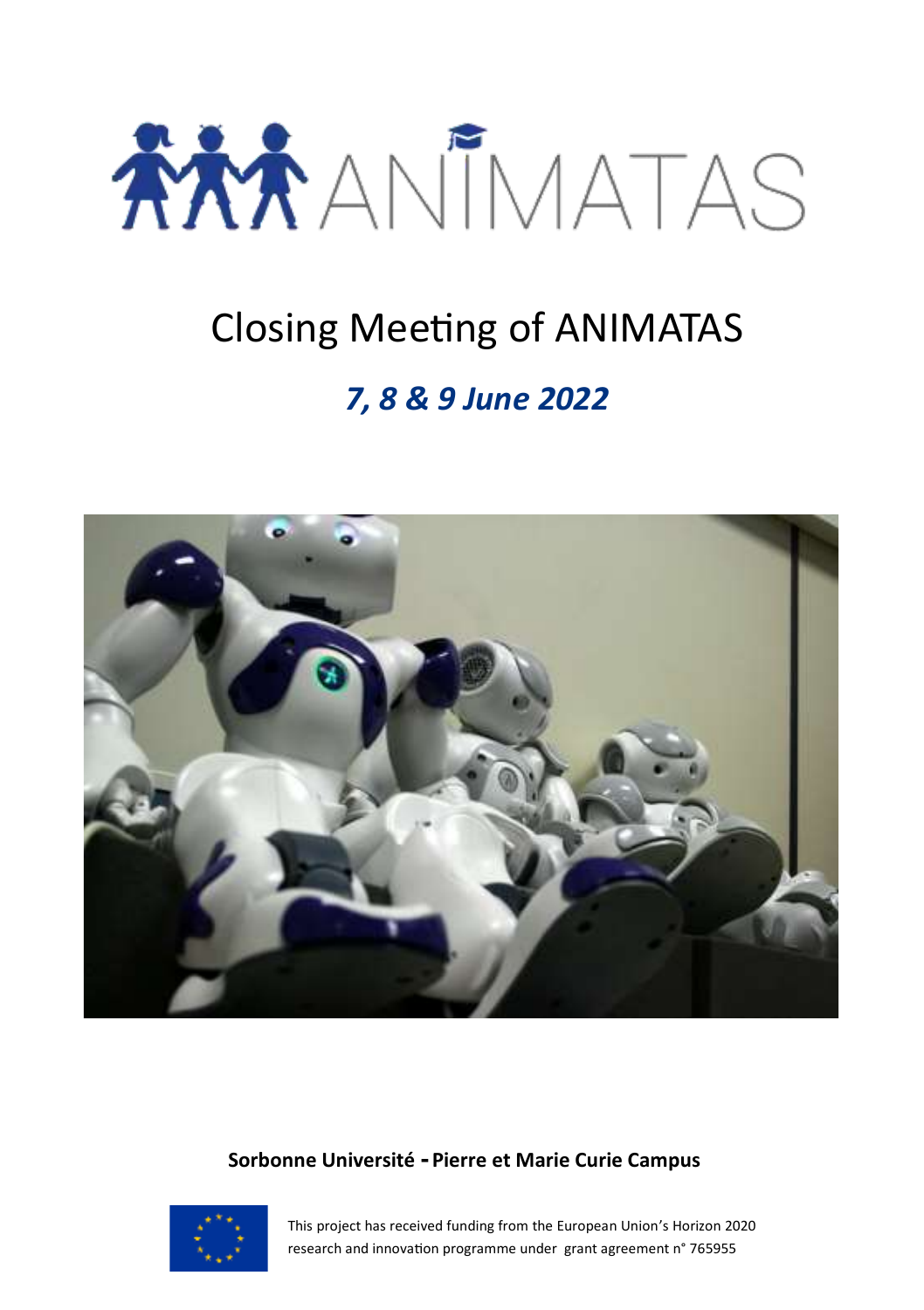#### **ANIMATAS is a MSCA - Marie Skłodowska-Curie Actions**

**project** that aims to give researchers with the necessary skills and international experience for a successful career, either in the public or the private sector. The project is an Innovative Training Network (MSCA ITN) implemented by a **partnership of high profile universities, research institutions and industrial research partners that are located in 8 different countries.**



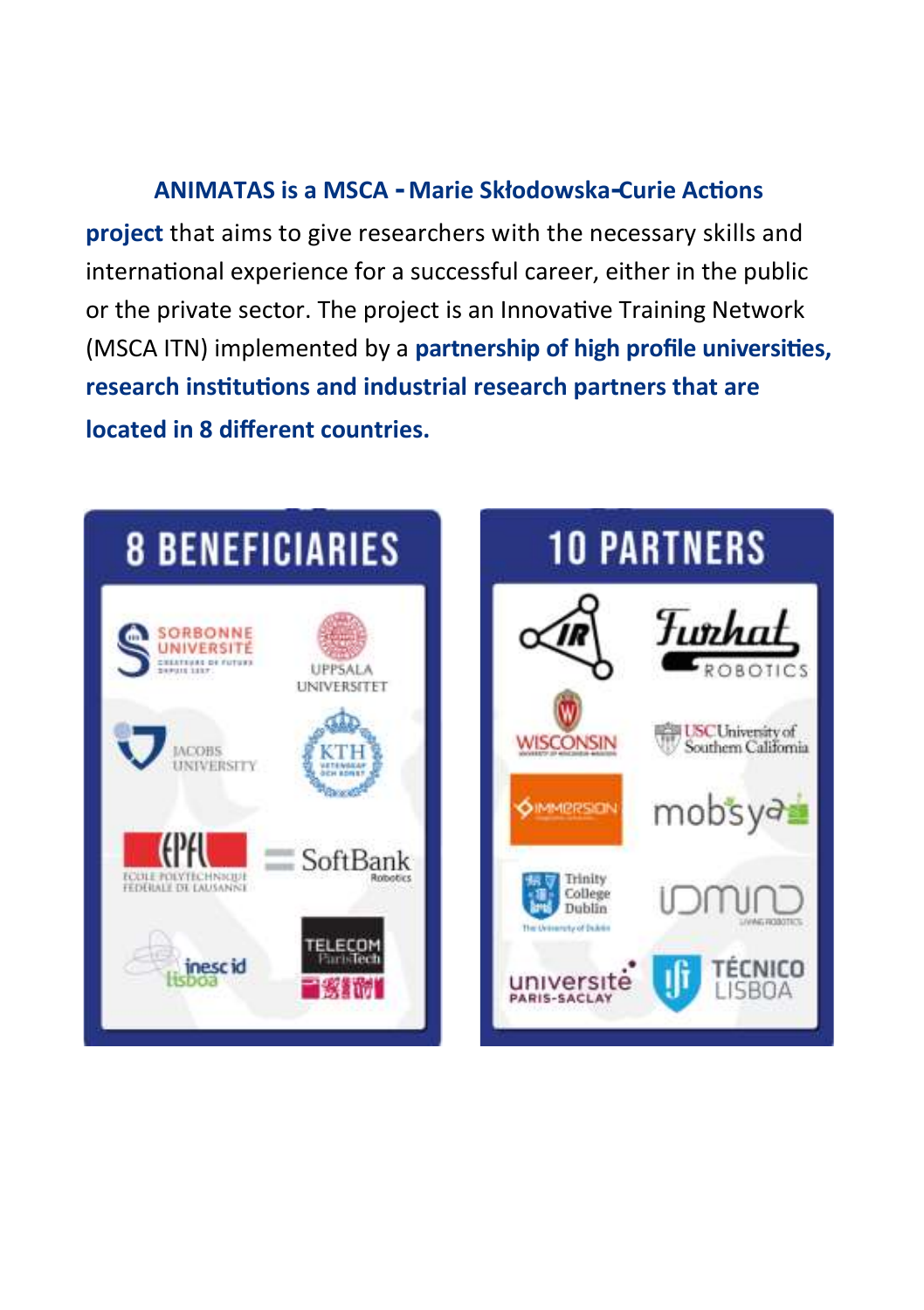**ANIMATAS hired 15 PhD students** to work on various exciting research topics in the scope of human-machine interaction for education in schools.



Rebecca Stower **CSILT** 



Sina Shahmoradi **ESIT 6** 



Tanvi Dinkar **ESR 11** 



Sooraj Krishna ESD<sub>2</sub>



Utku Norman **ESIT** 



Jauwairia Nasir ESR 12



Natalia Calvo Barajas **ESR3** 



Sebastian Wallkötter **ESR** 



Sera Buyukgoz ESN 17



Karen Tatarian **DSR &** 



Manuel Bied ESRP



Silvia Tulli ESR<sub>TA</sub>



Sahba Zojaji **ESR S** 



Ramona Merhej **ESR 10** 



Maha El Garf **ESIT 15**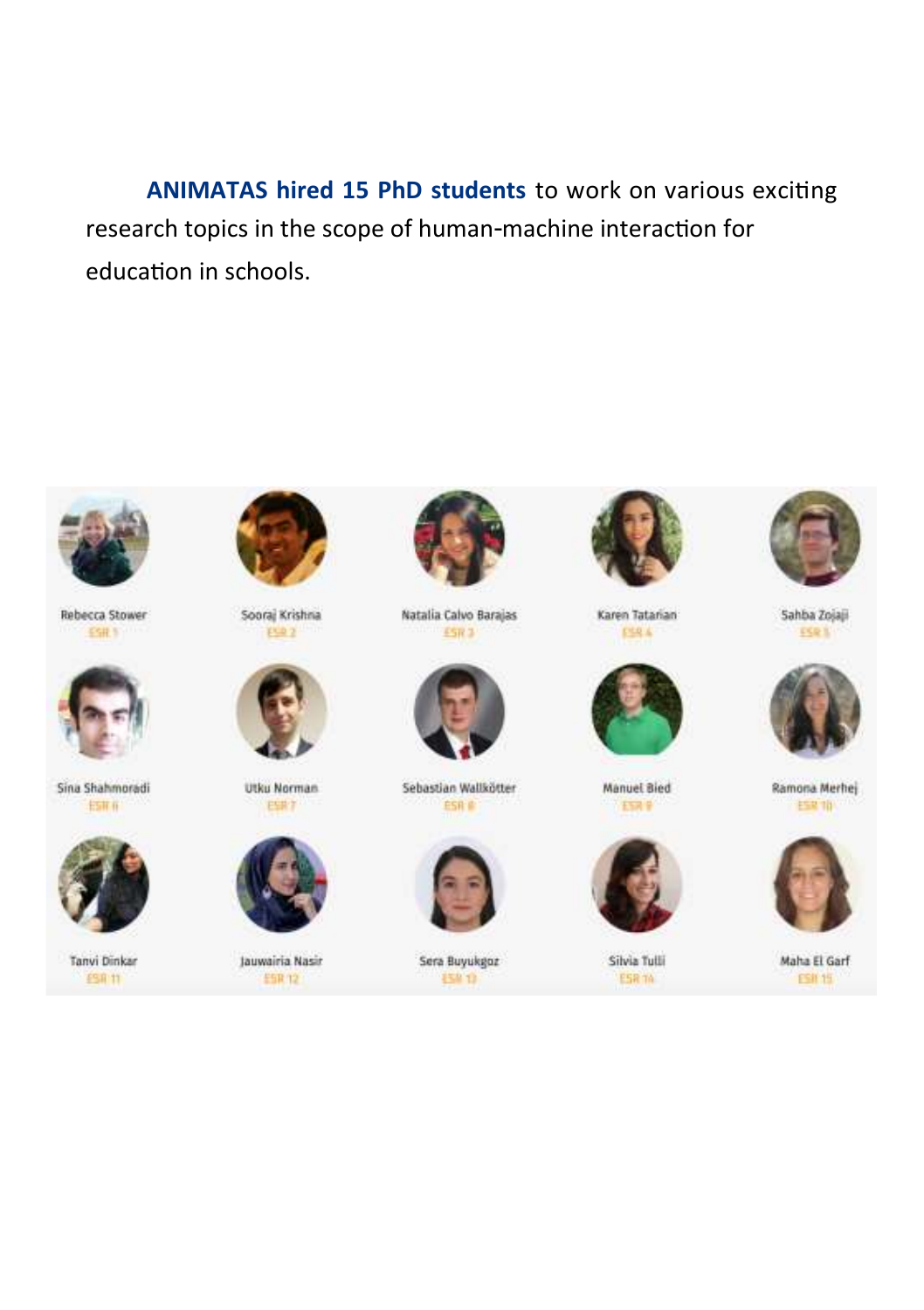## **Tuesday, 7 June 2022**

**Venue:** Sorbonne Université - Pierre et Marie Curie Campus Bat. Esclangon - SCAI *4 place Jussieu - 75005 Paris*

12.30 - 13.45: Lunch at the Buisson Ardent

*25 rue Jussieu, 75005 Paris*

14.00 - 14:15: Opening words:

Mohamed Chetouani, PI, Sorbonne Université

14.15 - 16.00: Presentations by the workpackage leaders (25mn + 10mn Q&A):

- Catherine Pelachaud WP2, SU
- Ginevra Castellano WP3, UU
- Ana Paiva WP4, INESC-ID

16.00 - 16.30: Tea and coffee break

16.30 - 17.30: End of the presentations by the workpackage leaders (10mn + 5mn Q&A):

- Christopher Peters WP5, KTH
- Mohamed Chetouani WP1, 6 & 7, SU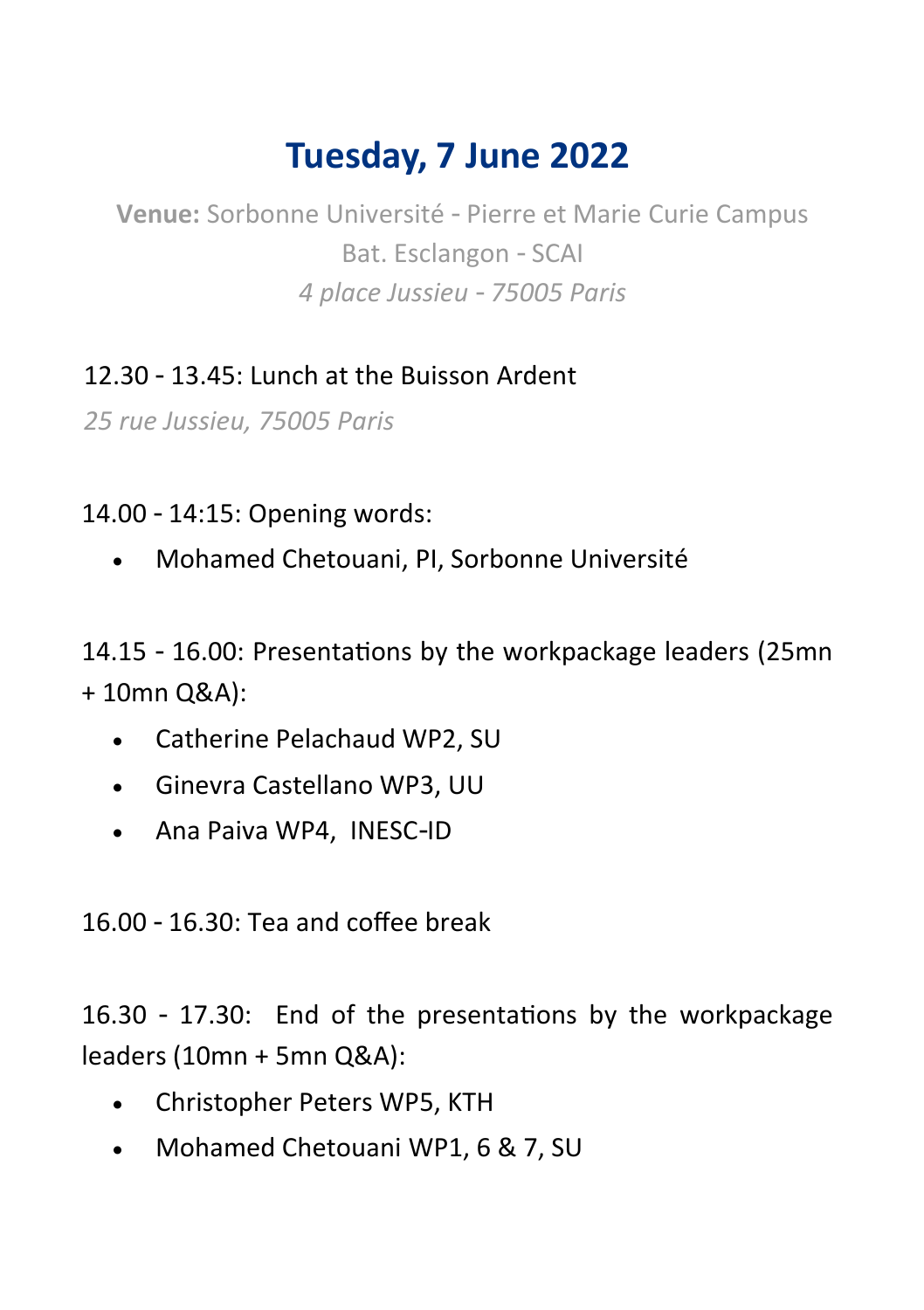## **Wednesday, 8 June 2022**

**Venue:** Sorbonne Université - Pierre et Marie Curie Campus Bat. Esclangon - SCAI *4 place Jussieu - 75005 Paris*

#### 8.30 - 9.30: Demos setups

9.30 - 12.30: ESR's and iReCheck's demonstrations with coffee break



- Rebecca Stower, ESR 1
- Karen Tatarian, ESR 4
- Sina Shamoradi, ESR 6
- Utku Norman, ESR 7
- Jauwairia Nasir, ESR 12
- iReCheck project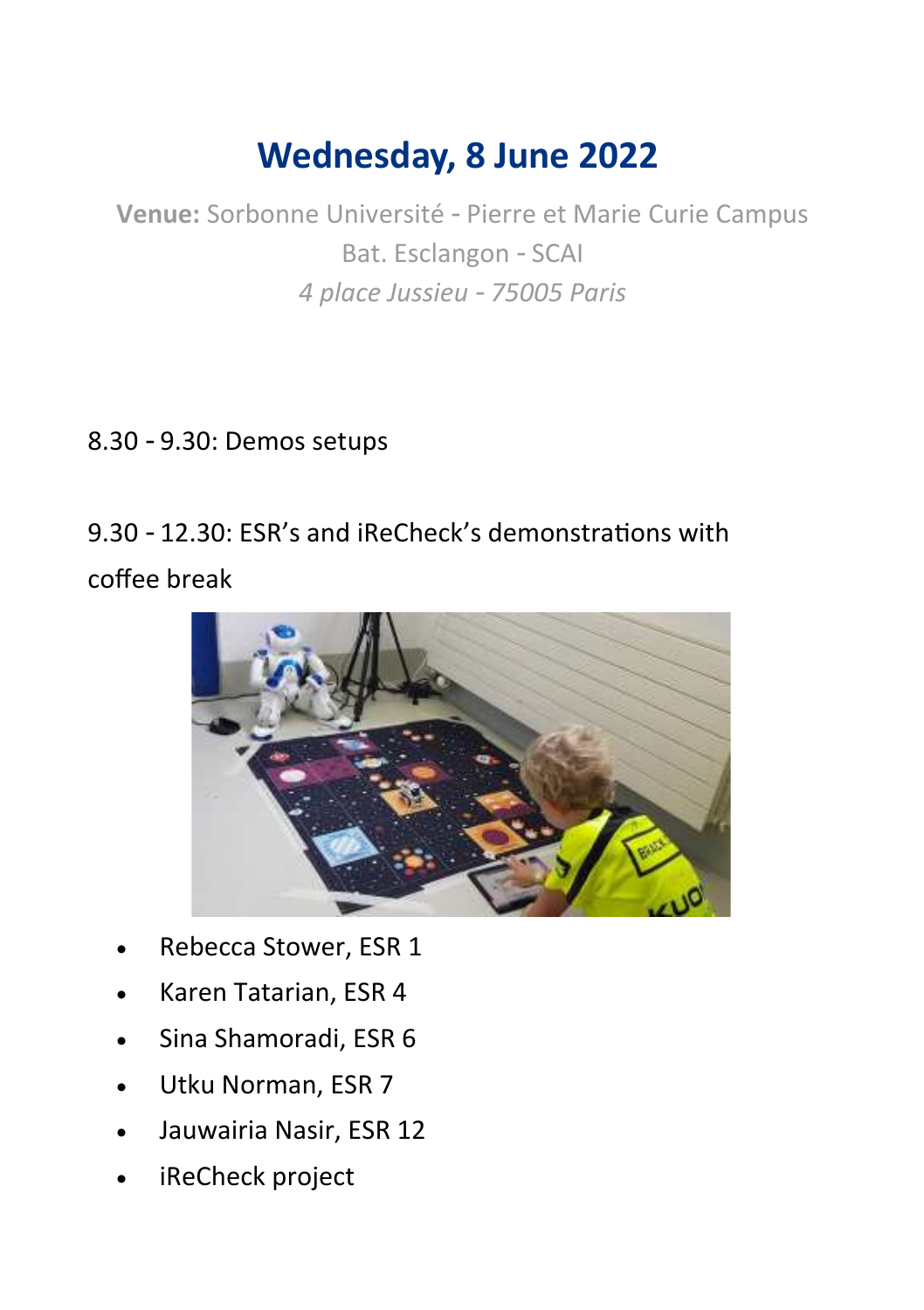12.30 - 13.45: Buffet lunch and posters' presentations

14.00 - 15.45: On/off line presentations of ESR's research & experience, and their career (14min each)

15.45 - 16.15: Coffee break

16.15 - 18.00: End of the ESR's presentations

19.00: Dinner at the Atelier Maître Albert (Guy Savoy) *1 rue Maître Albert, 75005 Paris*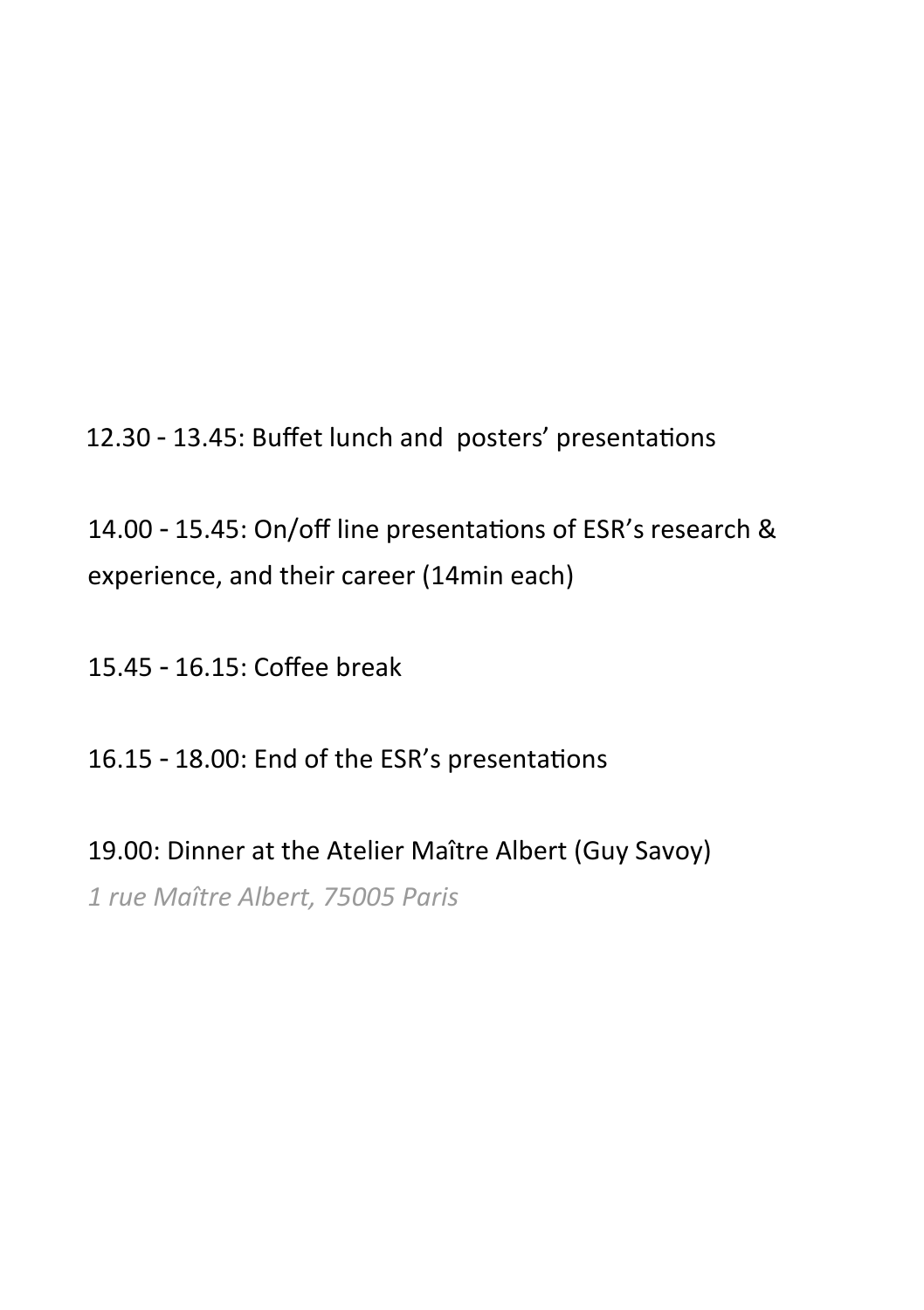## **Thursday, 9 June 2022**

**Venue:** Sorbonne Université - Pierre et Marie Curie Campus Bat. Esclangon - SCAI *4 place Jussieu - 75005 Paris*

9.00 - 9.45: Our partner's presentation: Jonathan Gratch, USC

9.45 - 10.30: Exploitation of the results: presentation of the iReCheck project

10.30 - 11.00: Coffee break

11.00 - 12.30: Closing words:

- ESRs' representative
- Beneficiaries
- $\bullet$  PI

*End of the Closing Meeting*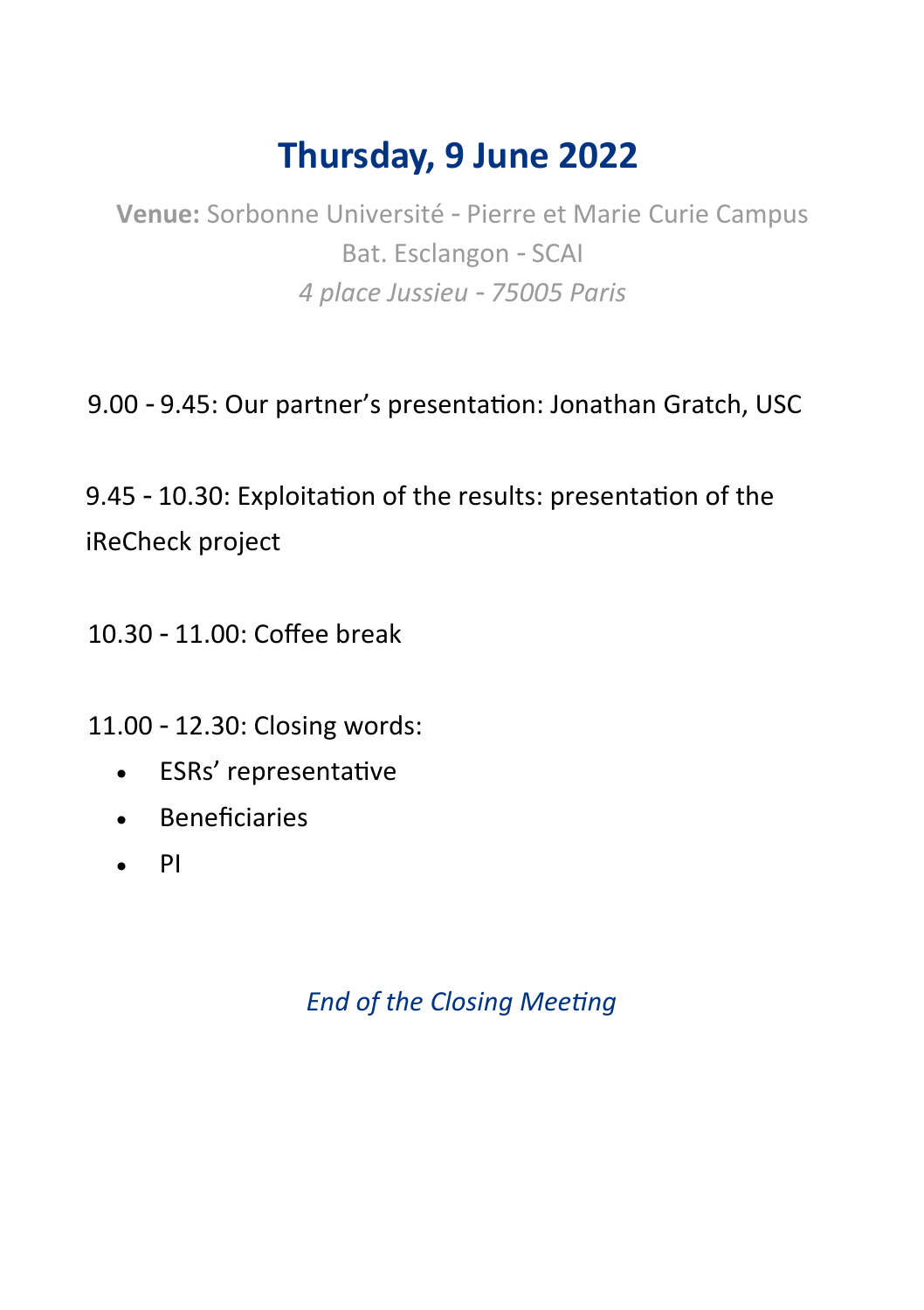### **Venue**

Sorbonne Université - Pierre et Marie Curie Campus Bat. Esclangon - SCAI 4 Place Jussieu, 75005 Paris